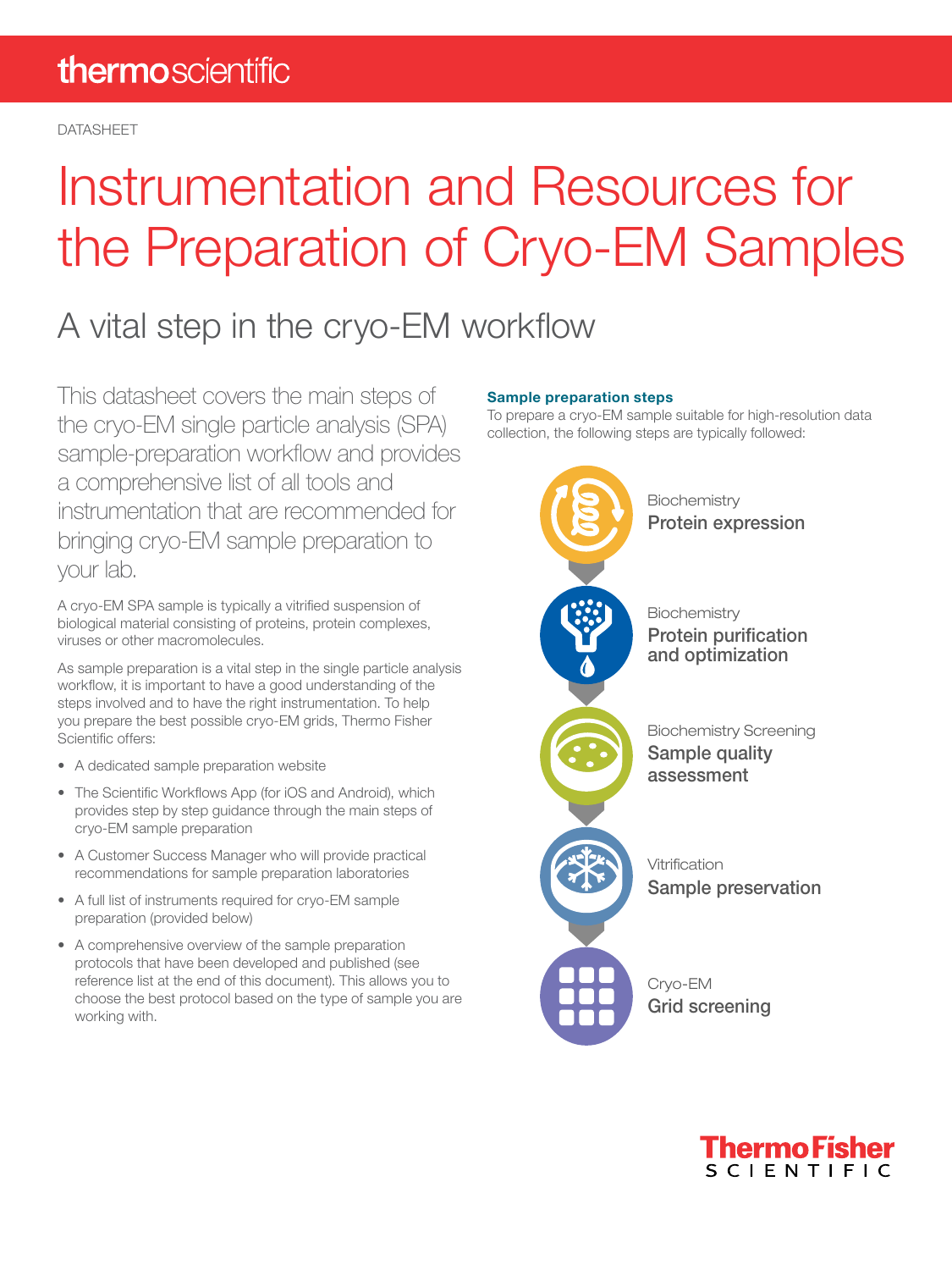#### Protein purification

Although the single particle analysis workflow can resolve partial heterogeneity in the sample via 3D classification procedures, it is necessary to biochemically purify the sample in order to obtain a solution containing the isolated target proteins.

Cryo-EM samples are typically prepared using 2-5 μL of 50 nM – 5 μM protein solution, depending on the sample, EM grids, and conditions used for vitrification. For structural studies, the sample should remain active and stable<sup>1</sup> in optimized, in vitro conditions (i.e. buffer composition). A suitable biochemical or other functional assay might also be exploited to test the stability and activity<sup>2</sup> of the protein.

The quality of the sample prior to vitrification is critical for the success of later cryo-EM imaging. The ideal protein sample for cryo-EM fulfills the following requirements:

- Very high (>99%) sample purity (a single band in an SDS-PAGE gel)
- Minimal compositional heterogeneity (a single peak in an SEC chromatogram, or a single mass distribution in native mass spectrometry)
- Minimal conformational heterogeneity (i.e. locked in one state or only a few different states)
- Contains very low levels (<2%) of cryo-preservants (e.g. glycerol) and has low ionic strength (<500 mM)
- *1. Stability is defined by the propensity for the sample to aggregate or disassemble and is relevant for all samples.*

*2. Activity is applicable only for samples such as enzymes.*

Common biochemical/biophysical methods used to assess protein sample composition and homogeneity are:

- Polyacrylamide gel electrophoresis (SDS-PAGE)
- Size-exclusion chromatography (SEC)
- Native mass spectrometry (nMS)
- Dynamic light scattering (DLS)

Typically, most of these techniques would be available in regular biochemistry labs. Thus, little or no additional investment would be required for this portion of cryo-EM sample preparation.

#### Sample quality assessment

An easy and straightforward method to assess the quality of purified biological samples at the microscopic scale is negative stain electron microscopy, which qualitatively assess a specimen's compositional and conformational homogeneity. Often, this assessment is done on a side-entry microscope (e.g. the Thermo Scientific™ Talos™ L120C or F200C TEM) or a semi-automated loading system (e.g. the Thermo Scientific Tundra™ Cryo-TEM) since screening is usually done one grid at a time, and the actual time spent on the microscope is short. Additionally, native mass spectrometry can speed up cryo-EM sample screening and compliments successful sample preparation during vitrification. An application note and webinar are available for more information.

Alternatively, the screening for biochemical quality can be done at cryogenic conditions, effectively combining it with screening for frozen hydrated samples, as described in the next section. Cryo-screening can take advantage of the Thermo



Perfect grid square: homogeneous, clean, thin vitreous ice.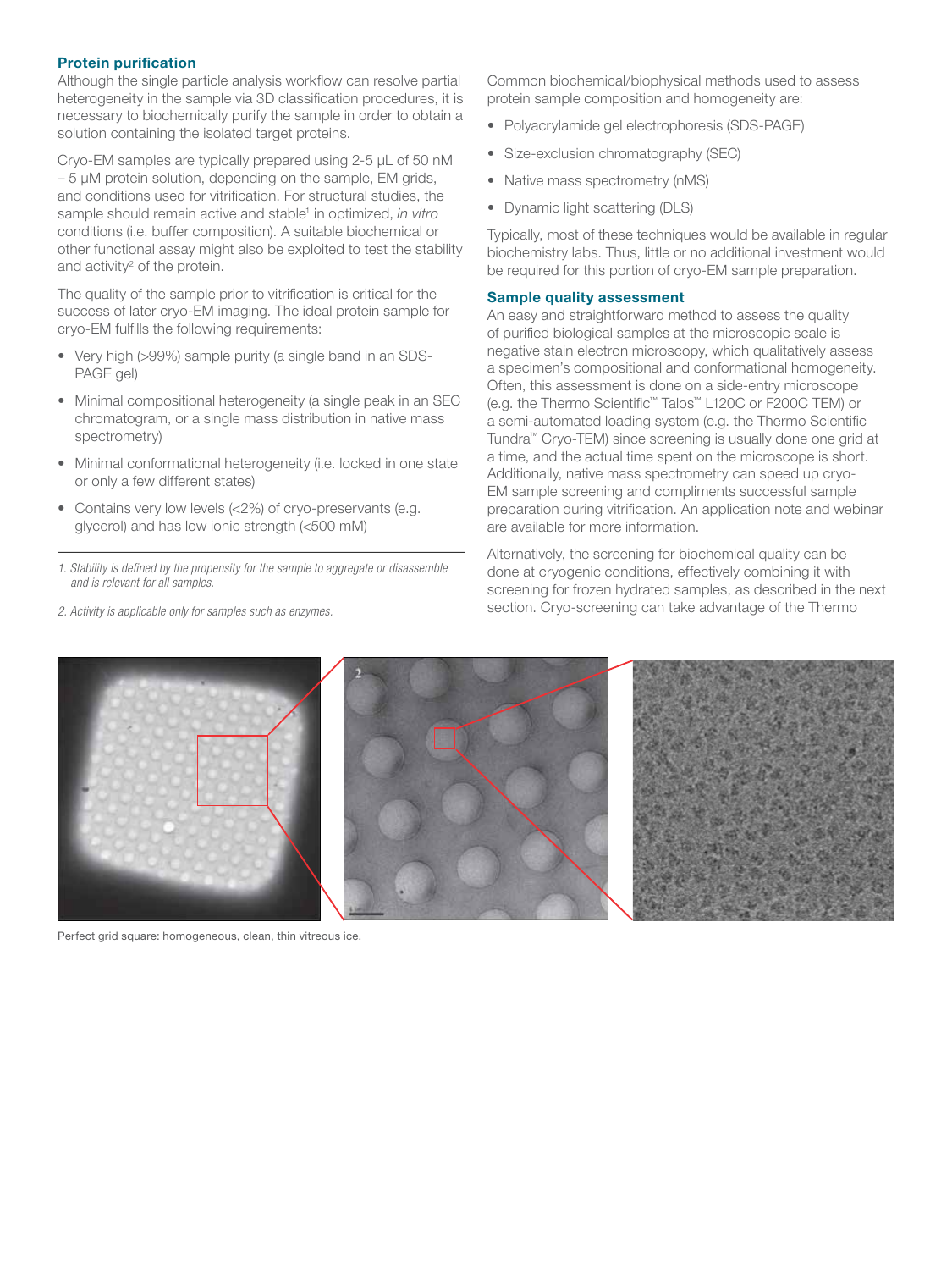Scientific VitroEase™ Buffer Screening Kit to find the optimal conditions that produce a stable sample in vitreous ice. Note that these conditions can differ from the optimal buffer found using solution methods or negative staining, as they account for additional challenges commonly encountered in cryo-EM, such as preferred particle orientation or protein denaturation at the airwater interface.

#### Sample preservation

Freezing is essential to cryo-EM as it allows the sample to be compatible with the vacuum of the microscope, locks the individual particles in place, and reduces the radiation damage from the beam. In order to preserve macromolecular structures, freezing must happen quickly enough to avoid crystalline ice formation. This is accomplished by rapidly plunging the grid into liquid ethane; the sample is then kept in liquid nitrogen to preserve the amorphous nature of the embedding ice layer and to avoid damage to the biological particles. The resulting frozen hydrated sample has individual sample molecules embedded and evenly distributed within a thin layer of amorphous (vitreous) ice.

This entire procedure can be simplified using semi-automated plungers such as the Thermo Scientific Vitrobot™ System. Using a set of key parameters (i.e. sample blotting time, blotting

Reference list:

- 1. K. Sader, R. Matadeen, P. Castro Hartmann, T. Halsana and C. Schlichten, Industrial cryo-EM facility setup and management. *Acta Crystallographica Section D* (2020) D76, 313–325. doi: org/10.1107/S2059798320002223
- 2. L.A. Passmore, C.J. Russo, Specimen preparation for high-resolution cryo-EM. *Methods in Enzymology* (2016), 579: 51-86. doi: 10.1016/bs.mie.2016.04.011
- 3. Y. Cheng, N. Grigorieff, P. A. Penczek, and T.s Walz, A Primer to Single-Particle Cryo-Electron Microscopy. *Cell* (2015), 161(3):438-449. doi:10.1016/j.cell.2015.03.050.
- 4. R.F. Thompson, M. Walker, C.A. Siebert, S.P. Muench, N.A. Ranson. An introduction to sample preparation and imaging by cryo-electron microscopy for structural biology. *Methods* (2016), 100:3-15. doi: 10.1016/j.ymeth.2016.02.017





Vitrobot Mark IV System: state-ofthe- art sample preparation unit for cryo-EM.

A typical glow discharge unit.

force, relative humidity, and temperature) allows for reproducible preparation of high-quality vitrified samples. Thermo Scientific cryo-electron microscopes also use patented AutoGrid sample carriers, which are the industry standard for robust and reliable loading and unloading of cryogenic samples using a robotic sample loader. AutoGrids also enable the seamless interchange of samples between different microscopes in the workflow, so that sample preparation can be performed in a standard biochemistry laboratory. The equipment listed below is recommended for an optimal cryo-EM sample preparation setup.

- 5. B. Carragher, et al. Current outcomes when optimizing "standard" Cryo-EM specimen preparation for single-particle cryo-EM. *Microsci* (2019), 276(1):39-45. doi: 10.1111/jmi.12834
- 6. I. Drulyte, et al. Approaches to altering particle distributions in cryo-electron microscopy Cryo-EM specimen preparation. *Acta Crystallogr. Sect. D, Struct. Biol*. (2018), 74(6):560–571. doi: 10.1107/S2059798318006496
- 7. L.Y. Kim, et al. Benchmarking cryo-EM single particle analysis workflow. *Front. Mol. Biosci.* (2018) 5:1-8. doi: 10.3389/fmolb.2018.00050
- 8. D. Kampjut, et al. Cryo-EM grid optimization for membrane proteins. *iScience* (2021). 24(3). doi: 10.1016/j.sci.2021.102139.
- 9. P.D.B. Olinares, et al. Native Mass Spectrometry-Based Screening for Optimal Sample Preparation in Single-Particle Cryo-EM. *Structure* (2021). 29(2):186-195. doi: 10.1016/j.str.2020.11.001

#### Recommended equipment for cryo-EM sample preparation

| <b>Device</b>                                                                              | Purpose                                                                                                                                                                                                                                           | Suggested supplier                                |
|--------------------------------------------------------------------------------------------|---------------------------------------------------------------------------------------------------------------------------------------------------------------------------------------------------------------------------------------------------|---------------------------------------------------|
| Vitrobot Mark IV System                                                                    | Plunge freezing of grids                                                                                                                                                                                                                          | Thermo Fisher Scientific                          |
| Quorum Glocube glow discharge unit/plasma<br>cleaner/carbon evaporator                     | Preparation of grids<br>• Hydrophilicity of the EM grid support film is achieved<br>and controlled by glow discharge or plasma treat-<br>ment to optimize the distribution of particles in ice<br>• Provides an additional, optional carbon layer | Mitigen via Thermo Fisher Scientific <sup>3</sup> |
| ESD soft grip tweezers (electrostatic discharge)<br>15mm, Extra Fine Tips (or equivalent)  | General manipulation of grids prior to freezing                                                                                                                                                                                                   | <b>Agar Scientific</b>                            |
| Worthington Industries LD4 4 Liter LN2 Dewar                                               | Easy nitrogen pouring                                                                                                                                                                                                                             | Mitigen via Thermo Fisher Scientific <sup>3</sup> |
| Taylor Wharton LN2 120I tank<br>with connector and cryohose                                | Liquid nitrogen storage                                                                                                                                                                                                                           | Linde Group                                       |
| Explosive cabinet for ethane, including<br>installation and connection to exhaust          | Safety cabinet for ethane cylinder                                                                                                                                                                                                                | Asecos via Fisher Scientific                      |
| Ethane gas cylinder 20I                                                                    | Source of ethane for grid plunging                                                                                                                                                                                                                | Airliquide                                        |
| Worthington Industries HC34 High-Capacity<br>Liquid Nitrogen Refrigerator with roller base | Long-term storage for vitrified grids                                                                                                                                                                                                             | Mitigen via Thermo Fisher Scientific <sup>3</sup> |
| Cryo-EM Grid Storage Pucks and Puck System                                                 | Organized storage of vitrified grids; fits into HC35                                                                                                                                                                                              | Mitigen via Thermo Fisher Scientific <sup>3</sup> |
| Foam dewar: 800 mL                                                                         | Transfer vitrified grids into pucks                                                                                                                                                                                                               | Mitigen via Thermo Fisher Scientific <sup>3</sup> |